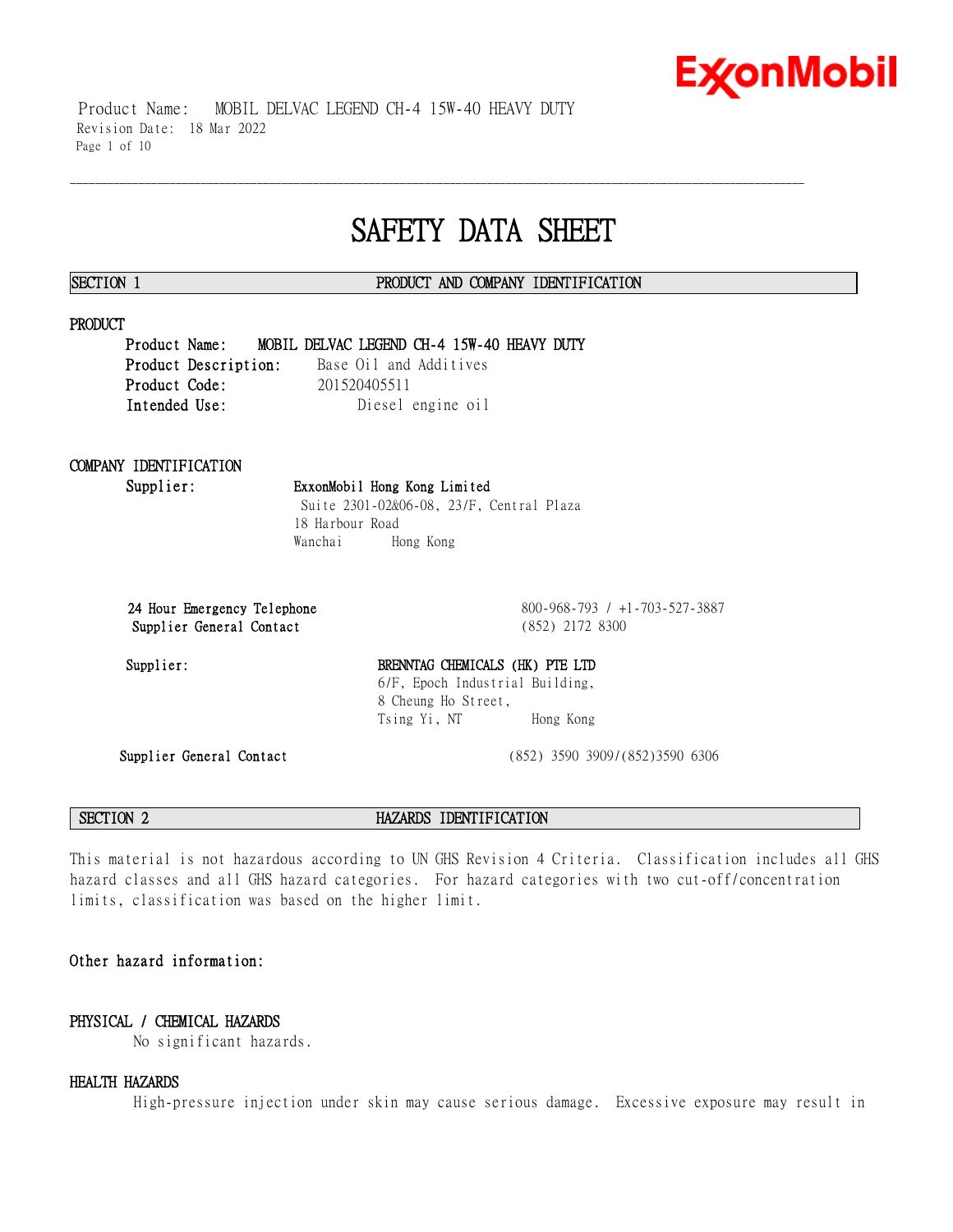

 Product Name: MOBIL DELVAC LEGEND CH-4 15W-40 HEAVY DUTY Revision Date: 18 Mar 2022 Page 2 of 10

eye, skin, or respiratory irritation.

#### **ENVIRONMENTAL HAZARDS**

No significant hazards.

**NOTE:** This material should not be used for any other purpose than the intended use in Section 1 without expert advice. Health studies have shown that chemical exposure may cause potential human health risks which may vary from person to person.

\_\_\_\_\_\_\_\_\_\_\_\_\_\_\_\_\_\_\_\_\_\_\_\_\_\_\_\_\_\_\_\_\_\_\_\_\_\_\_\_\_\_\_\_\_\_\_\_\_\_\_\_\_\_\_\_\_\_\_\_\_\_\_\_\_\_\_\_\_\_\_\_\_\_\_\_\_\_\_\_\_\_\_\_\_\_\_\_\_\_\_\_\_\_\_\_\_\_\_\_\_\_\_\_\_\_\_\_\_\_\_\_\_\_\_\_\_\_

#### **SECTION 3 COMPOSITION / INFORMATION ON INGREDIENTS**

This material is defined as a mixture.

#### **Hazardous Substance(s) or Complex Substance(s) required for disclosure**

| Name                                             | CAS#                               | Concentration*            | GHS Hazard<br>Codes                     |
|--------------------------------------------------|------------------------------------|---------------------------|-----------------------------------------|
| <b>DITHIOPHOSPHATE</b><br>ZINC<br>AT VV<br>יו דו | $13706 - 1$<br>$\sim$ 15 $\degree$ | 50<br>$\sim \cdot \sim v$ | H318.<br>H303<br>H401,<br>H315,<br>H411 |

\* All concentrations are percent by weight unless ingredient is a gas. Gas concentrations are in percent by volume.

#### **SECTION 4 FIRST AID MEASURES**

#### **INHALATION**

Remove from further exposure. For those providing assistance, avoid exposure to yourself or others. Use adequate respiratory protection. If respiratory irritation, dizziness, nausea, or unconsciousness occurs, seek immediate medical assistance. If breathing has stopped, assist ventilation with a mechanical device or use mouth-to-mouth resuscitation.

#### **SKIN CONTACT**

Wash contact areas with soap and water. If product is injected into or under the skin, or into any part of the body, regardless of the appearance of the wound or its size, the individual should be evaluated immediately by a physician as a surgical emergency. Even though initial symptoms from high pressure injection may be minimal or absent, early surgical treatment within the first few hours may significantly reduce the ultimate extent of injury.

#### **EYE CONTACT**

Flush thoroughly with water. If irritation occurs, get medical assistance.

#### **INGESTION**

First aid is normally not required. Seek medical attention if discomfort occurs.

**SECTION 5 FIRE FIGHTING MEASURES**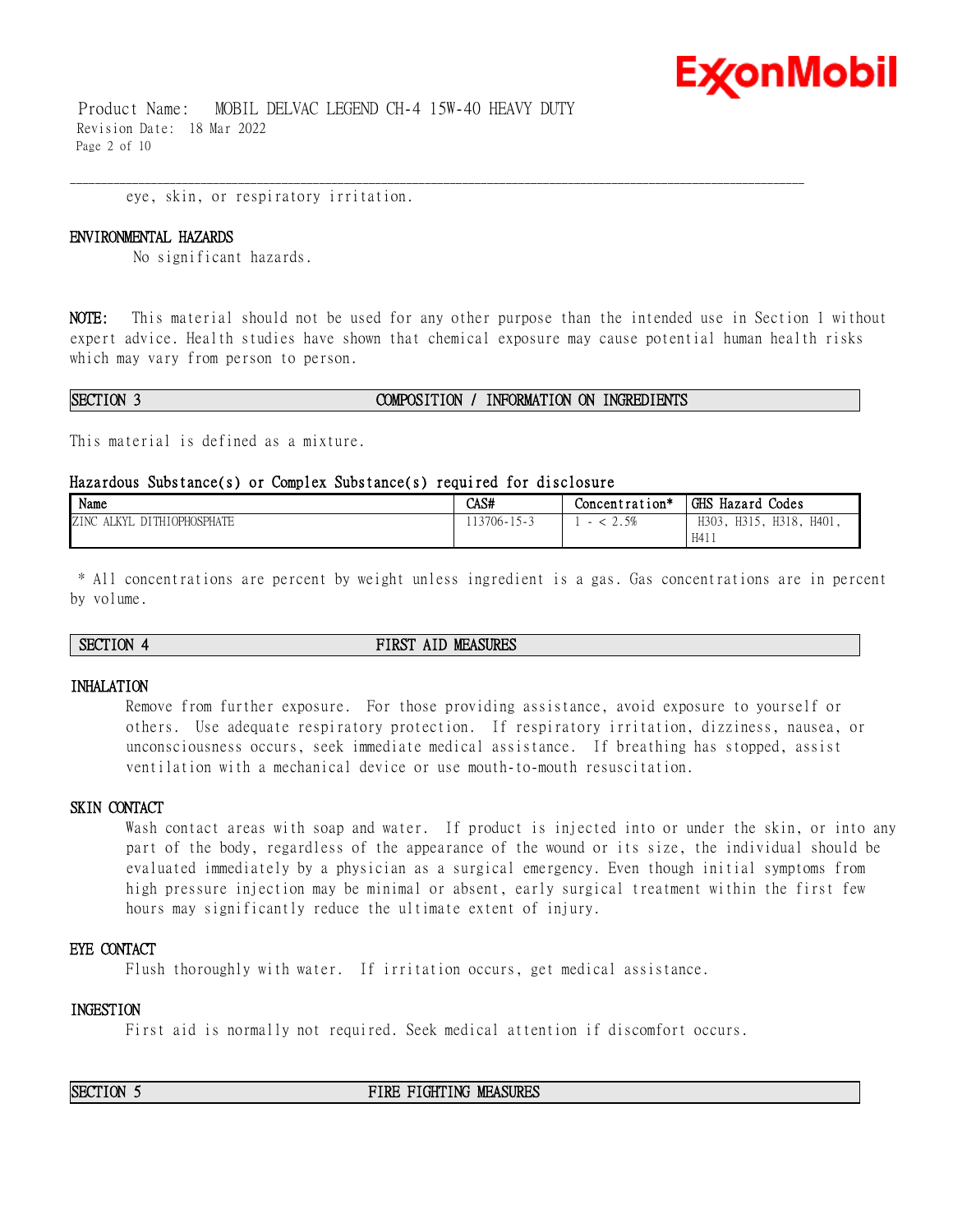

 Product Name: MOBIL DELVAC LEGEND CH-4 15W-40 HEAVY DUTY Revision Date: 18 Mar 2022 Page 3 of 10

#### **EXTINGUISHING MEDIA**

**Appropriate Extinguishing Media:** Use water fog, foam, dry chemical or carbon dioxide (CO2) to extinguish flames.

\_\_\_\_\_\_\_\_\_\_\_\_\_\_\_\_\_\_\_\_\_\_\_\_\_\_\_\_\_\_\_\_\_\_\_\_\_\_\_\_\_\_\_\_\_\_\_\_\_\_\_\_\_\_\_\_\_\_\_\_\_\_\_\_\_\_\_\_\_\_\_\_\_\_\_\_\_\_\_\_\_\_\_\_\_\_\_\_\_\_\_\_\_\_\_\_\_\_\_\_\_\_\_\_\_\_\_\_\_\_\_\_\_\_\_\_\_\_

**Inappropriate Extinguishing Media:** Straight streams of water

#### **FIRE FIGHTING**

**Fire Fighting Instructions:** Evacuate area. Prevent run-off from fire control or dilution from entering streams, sewers or drinking water supply. Fire-fighters should use standard protective equipment and in enclosed spaces, self-contained breathing apparatus (SCBA). Use water spray to cool fire exposed surfaces and to protect personnel.

**Hazardous Combustion Products:** Aldehydes, Incomplete combustion products, Oxides of carbon, Smoke, Fume, Sulphur oxides

#### **FLAMMABILITY PROPERTIES**

**Flash Point [Method]:** 215 C (419 F) - 233 C (451 F) [ ASTM D-92] **Flammable Limits (Approximate volume % in air):** LEL: 0.9 UEL: 7.0 **Autoignition Temperature:** N/D

#### **SECTION 6 ACCIDENTAL RELEASE MEASURES**

#### **NOTIFICATION PROCEDURES**

In the event of a spill or accidental release, notify relevant authorities in accordance with all applicable regulations.

#### **PROTECTIVE MEASURES**

Avoid contact with spilled material. See Section 5 for fire fighting information. See the Hazard Identification Section for Significant Hazards. See Section 4 for First Aid Advice. See Section 8 for advice on the minimum requirements for personal protective equipment. Additional protective measures may be necessary, depending on the specific circumstances and/or the expert judgment of the emergency responders.

For emergency responders: Respiratory protection: respiratory protection will be necessary only in special cases, e.g., formation of mists. Half-face or full-face respirator with filter(s) for dust/organic vapor or Self Contained Breathing Apparatus (SCBA) can be used depending on the size of spill and potential level of exposure. If the exposure cannot be completely characterized or an oxygen deficient atmosphere is possible or anticipated, SCBA is recommended. Work gloves that are resistant to hydrocarbons are recommended. Gloves made of polyvinyl acetate (PVA) are not waterresistant and are not suitable for emergency use. Chemical goggles are recommended if splashes or contact with eyes is possible. Small spills: normal antistatic work clothes are usually adequate. Large spills: full body suit of chemical resistant, antistatic material is recommended.

#### **SPILL MANAGEMENT**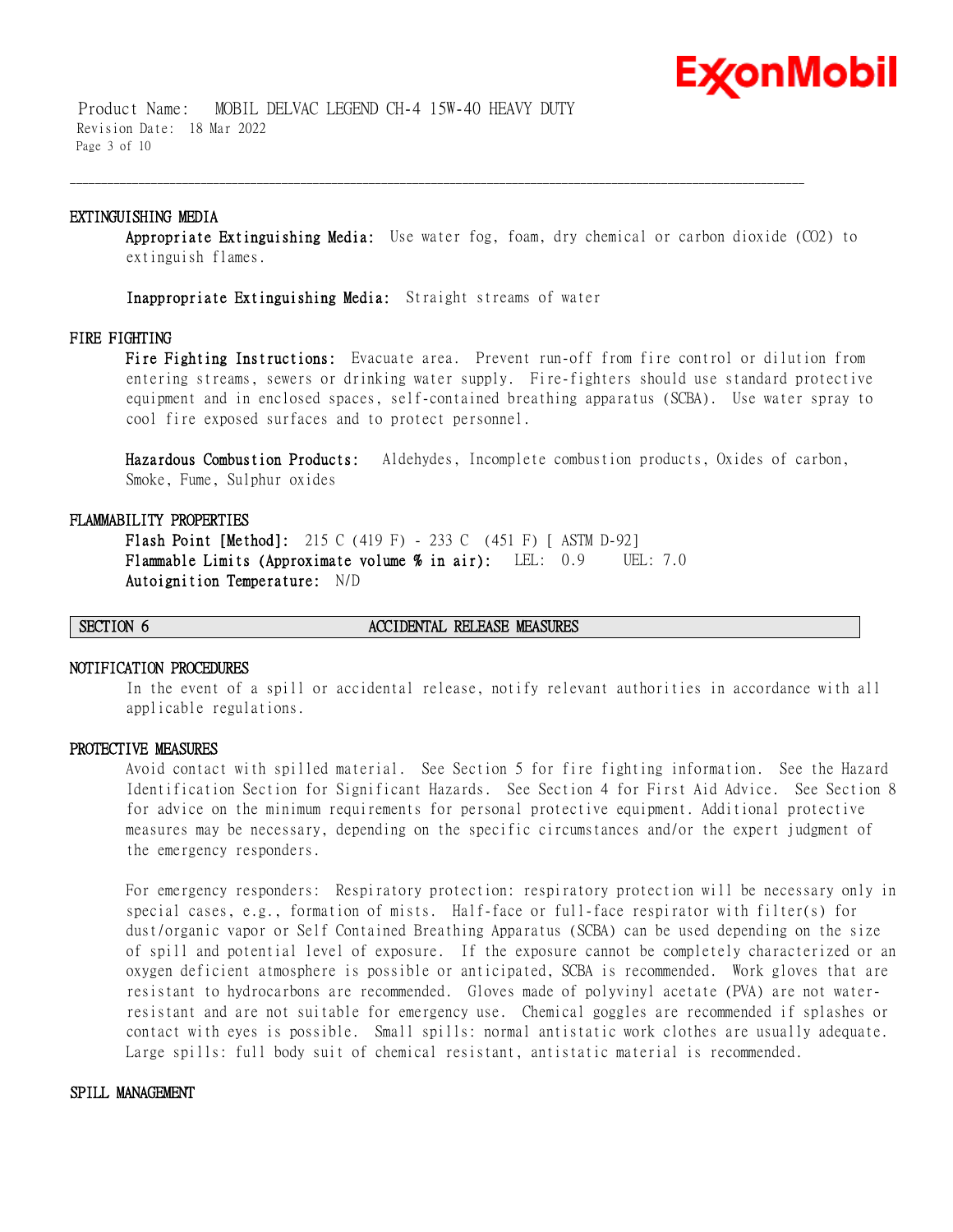

 Product Name: MOBIL DELVAC LEGEND CH-4 15W-40 HEAVY DUTY Revision Date: 18 Mar 2022 Page 4 of 10

**Land Spill:** Stop leak if you can do so without risk. Recover by pumping or with suitable absorbent.

\_\_\_\_\_\_\_\_\_\_\_\_\_\_\_\_\_\_\_\_\_\_\_\_\_\_\_\_\_\_\_\_\_\_\_\_\_\_\_\_\_\_\_\_\_\_\_\_\_\_\_\_\_\_\_\_\_\_\_\_\_\_\_\_\_\_\_\_\_\_\_\_\_\_\_\_\_\_\_\_\_\_\_\_\_\_\_\_\_\_\_\_\_\_\_\_\_\_\_\_\_\_\_\_\_\_\_\_\_\_\_\_\_\_\_\_\_\_

**Water Spill:** Stop leak if you can do so without risk. Confine the spill immediately with booms. Warn other shipping. Remove from the surface by skimming or with suitable absorbents. Seek the advice of a specialist before using dispersants.

Water spill and land spill recommendations are based on the most likely spill scenario for this material; however, geographic conditions, wind, temperature, (and in the case of a water spill) wave and current direction and speed may greatly influence the appropriate action to be taken. For this reason, local experts should be consulted. Note: Local regulations may prescribe or limit action to be taken.

#### **ENVIRONMENTAL PRECAUTIONS**

Large Spills: Dyke far ahead of liquid spill for later recovery and disposal. Prevent entry into waterways, sewers, basements or confined areas.

### **SECTION 7 HANDLING AND STORAGE**

#### **HANDLING**

Avoid contact with used product. Prevent small spills and leakage to avoid slip hazard. Material can accumulate static charges which may cause an electrical spark (ignition source). When the material is handled in bulk, an electrical spark could ignite any flammable vapors from liquids or residues that may be present (e.g., during switch-loading operations). Use proper bonding and/or earthing procedures. However, bonding and earthing may not eliminate the hazard from static accumulation. Consult local applicable standards for guidance. Additional references include American Petroleum Institute 2003 (Protection Against Ignitions Arising out of Static, Lightning and Stray Currents) or National Fire Protection Agency 77 (Recommended Practice on Static Electricity) or CENELEC CLC/TR 50404 (Electrostatics - Code of practice for the avoidance of hazards due to static electricity).

**Static Accumulator:** This material is a static accumulator.

#### **STORAGE**

The type of container used to store the material may affect static accumulation and dissipation. Do not store in open or unlabelled containers.

#### **SECTION 8 EXPOSURE CONTROLS / PERSONAL PROTECTION**

**Exposure limits/standards for materials that can be formed when handling this product:** When mists / aerosols can occur the following is recommended: 5 mg/m3 - ACGIH TLV (inhalable fraction).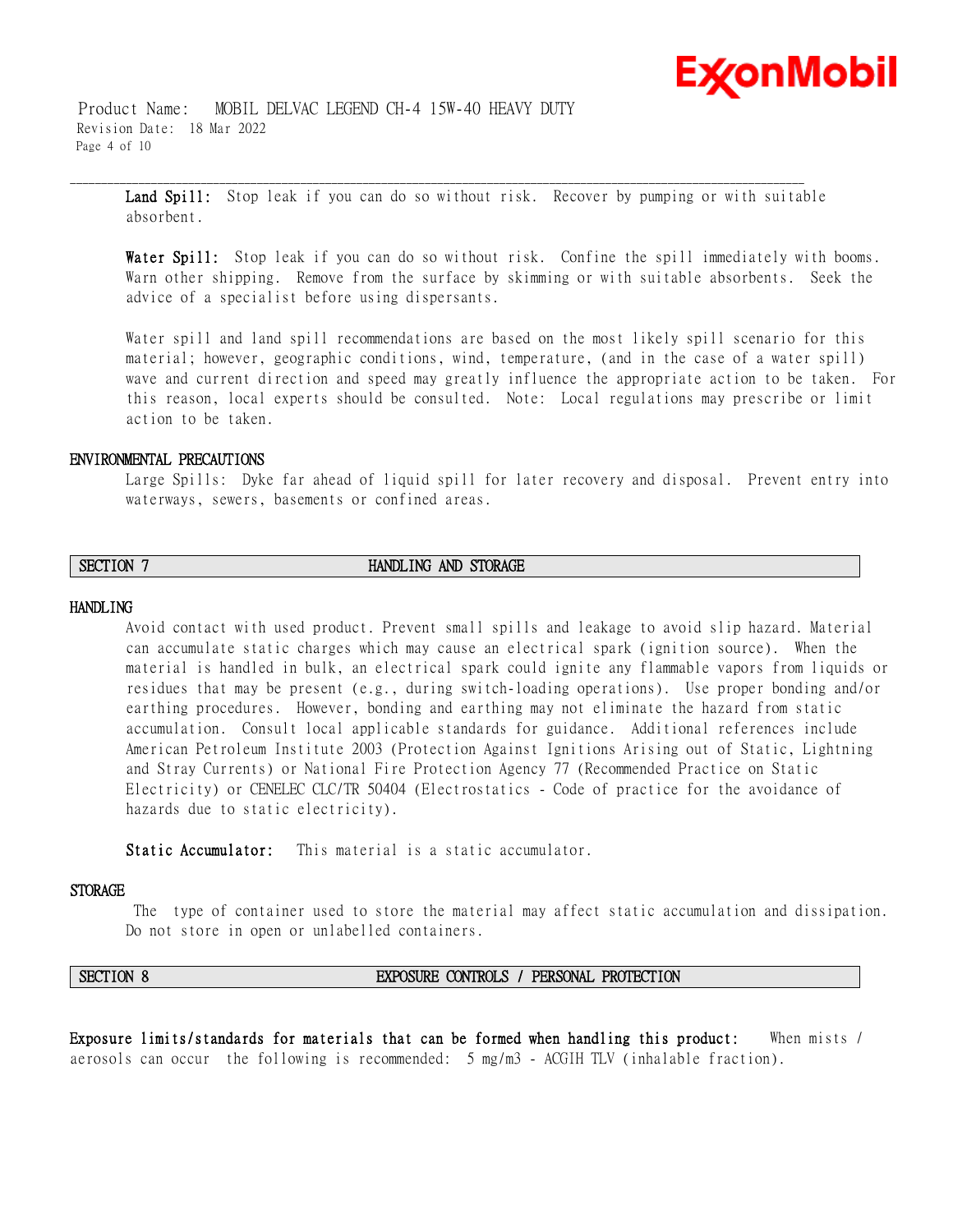

 Product Name: MOBIL DELVAC LEGEND CH-4 15W-40 HEAVY DUTY Revision Date: 18 Mar 2022 Page 5 of 10

NOTE: Limits/standards shown for guidance only. Follow applicable regulations.

\_\_\_\_\_\_\_\_\_\_\_\_\_\_\_\_\_\_\_\_\_\_\_\_\_\_\_\_\_\_\_\_\_\_\_\_\_\_\_\_\_\_\_\_\_\_\_\_\_\_\_\_\_\_\_\_\_\_\_\_\_\_\_\_\_\_\_\_\_\_\_\_\_\_\_\_\_\_\_\_\_\_\_\_\_\_\_\_\_\_\_\_\_\_\_\_\_\_\_\_\_\_\_\_\_\_\_\_\_\_\_\_\_\_\_\_\_\_

#### **ENGINEERING CONTROLS**

The level of protection and types of controls necessary will vary depending upon potential exposure conditions. Control measures to consider:

No special requirements under ordinary conditions of use and with adequate ventilation.

#### **PERSONAL PROTECTION**

Personal protective equipment selections vary based on potential exposure conditions such as applications, handling practices, concentration and ventilation. Information on the selection of protective equipment for use with this material, as provided below, is based upon intended, normal usage.

**Respiratory Protection:** If engineering controls do not maintain airborne contaminant concentrations at a level which is adequate to protect worker health, an approved respirator may be appropriate. Respirator selection, use, and maintenance must be in accordance with regulatory requirements, if applicable. Types of respirators to be considered for this material include:

No special requirements under ordinary conditions of use and with adequate ventilation. Particulate

For high airborne concentrations, use an approved supplied-air respirator, operated in positive pressure mode. Supplied air respirators with an escape bottle may be appropriate when oxygen levels are inadequate, gas/vapour warning properties are poor, or if air purifying filter capacity/rating may be exceeded.

**Hand Protection:** Any specific glove information provided is based on published literature and glove manufacturer data. Glove suitability and breakthrough time will differ depending on the specific use conditions. Contact the glove manufacturer for specific advice on glove selection and breakthrough times for your use conditions. Inspect and replace worn or damaged gloves. The types of gloves to be considered for this material include:

No protection is ordinarily required under normal conditions of use. Nitrile,Viton

**Eye Protection:** If contact is likely, safety glasses with side shields are recommended.

**Skin and Body Protection:** Any specific clothing information provided is based on published literature or manufacturer data. The types of clothing to be considered for this material include: No skin protection is ordinarily required under normal conditions of use. In accordance with good industrial hygiene practices, precautions should be taken to avoid skin contact.

**Specific Hygiene Measures:** Always observe good personal hygiene measures, such as washing after handling the material and before eating, drinking, and/or smoking. Routinely wash work clothing and protective equipment to remove contaminants. Discard contaminated clothing and footwear that cannot be cleaned. Practice good housekeeping.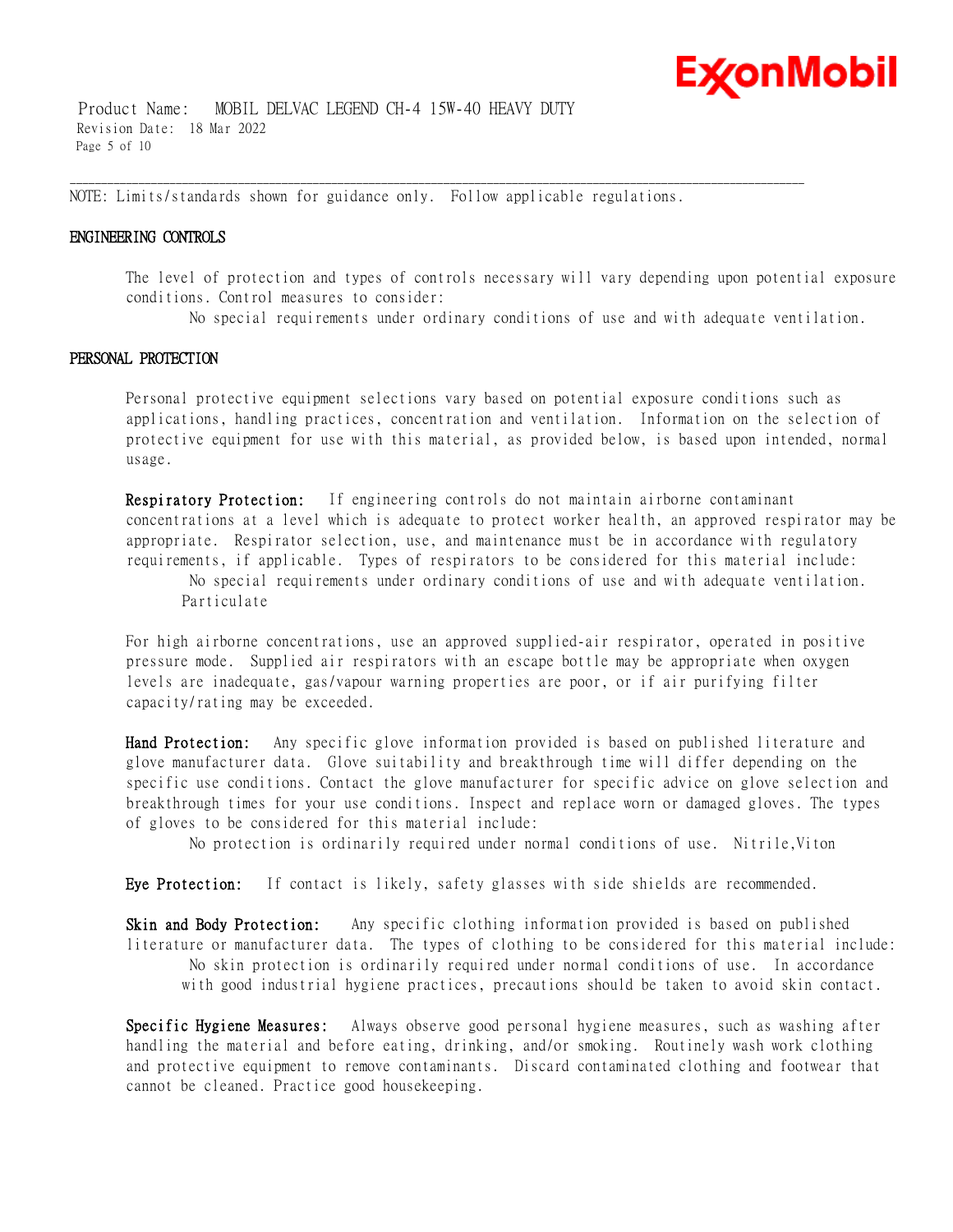

 Product Name: MOBIL DELVAC LEGEND CH-4 15W-40 HEAVY DUTY Revision Date: 18 Mar 2022 Page 6 of 10

#### **ENVIRONMENTAL CONTROLS**

Comply with applicable environmental regulations limiting discharge to air, water and soil. Protect the environment by applying appropriate control measures to prevent or limit emissions.

\_\_\_\_\_\_\_\_\_\_\_\_\_\_\_\_\_\_\_\_\_\_\_\_\_\_\_\_\_\_\_\_\_\_\_\_\_\_\_\_\_\_\_\_\_\_\_\_\_\_\_\_\_\_\_\_\_\_\_\_\_\_\_\_\_\_\_\_\_\_\_\_\_\_\_\_\_\_\_\_\_\_\_\_\_\_\_\_\_\_\_\_\_\_\_\_\_\_\_\_\_\_\_\_\_\_\_\_\_\_\_\_\_\_\_\_\_\_

### **SECTION 9 PHYSICAL AND CHEMICAL PROPERTIES**

**Note: Physical and chemical properties are provided for safety, health and environmental considerations only and may not fully represent product specifications. Contact the Supplier for additional information.**

**GENERAL INFORMATION Physical State:** Liquid **Colour:** Brown **Odour:** Characteristic **Odour Threshold:** N/D

**IMPORTANT HEALTH, SAFETY, AND ENVIRONMENTAL INFORMATION Relative Density (at 15 C):** 0.87 [ASTM D4052] **Flash Point [Method]:** 215 C (419 F) - 233 C (451 F) [ ASTM D-92] **Flammable Limits (Approximate volume % in air):** LEL: 0.9 UEL: 7.0 **Flammability (Solid, Gas):** N/A **Autoignition Temperature:** N/D **Boiling Point / Range:** > 316 C (600 F) **Vapour Density (Air = 1):**  $> 2$  at 101 kPa **Vapour Pressure:** < 0.013 kPa (0.1 mm Hg) at 20 C **Evaporation Rate (n-butyl acetate = 1):** N/D **pH:** N/A **Log Pow (n-Octanol/Water Partition Coefficient):** > 3.5 **Solubility in Water:** Negligible **Viscosity:** 115.9 cSt (115.9 mm2/sec) at 40 C | 14.4 cSt (14.4 mm2/sec) at 100 C - 15.4 cSt (15.4 mm2/sec) at 100 C [ASTM D 445] **Freezing Point:** N/D **Melting Point:** N/A **Decomposition Temperature:** N/D **Oxidizing Properties:** See Hazards Identification Section.

#### **OTHER INFORMATION**

**Pour Point:**  $-27 \text{ C}$  (-17 F) [ ASTM D97] **DMSO Extract (mineral oil only), IP-346:** < 3 %wt

**SECTION 10 STABILITY AND REACTIVITY** 

**STABILITY:** Material is stable under normal conditions.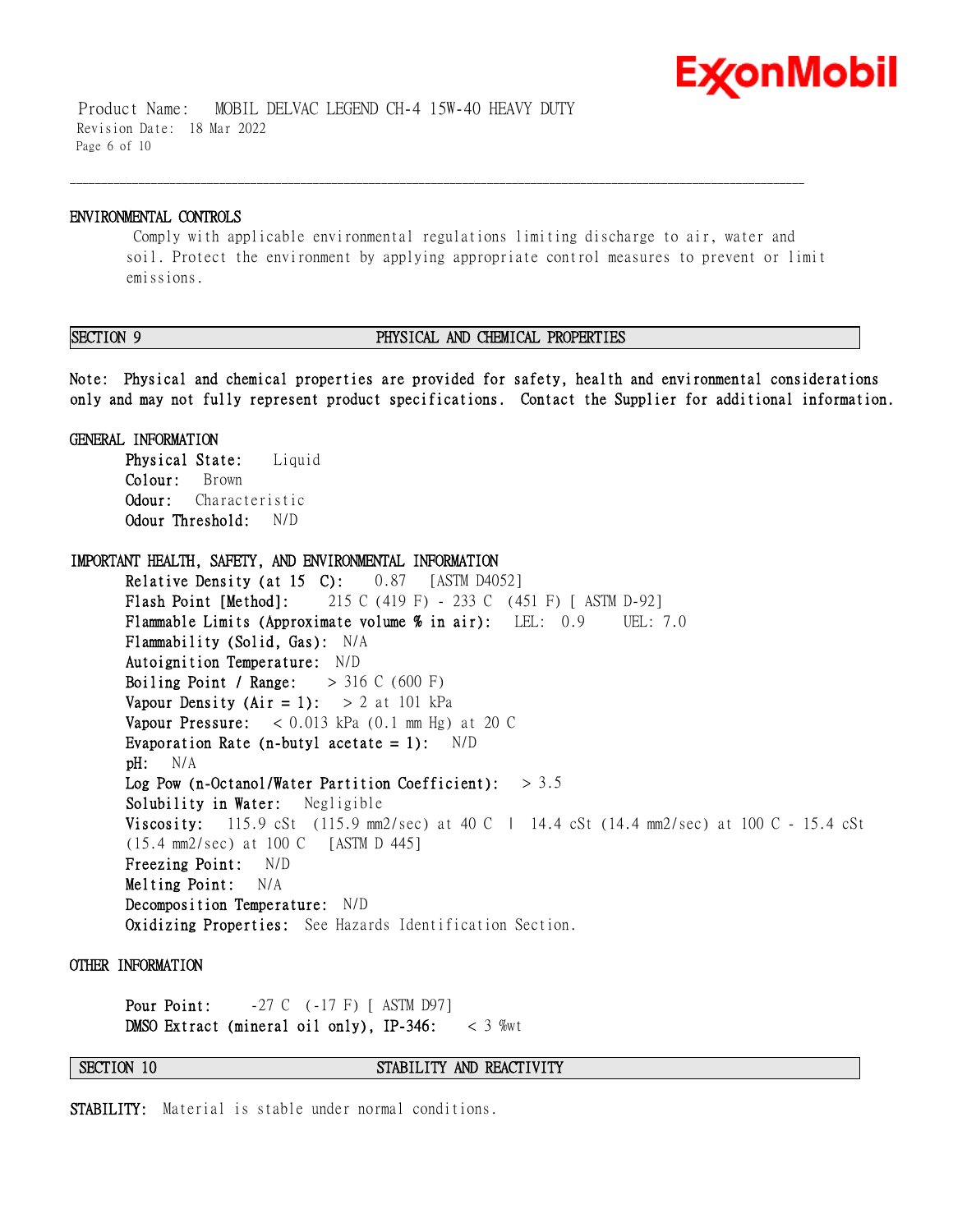## **ExconMobil**

 Product Name: MOBIL DELVAC LEGEND CH-4 15W-40 HEAVY DUTY Revision Date: 18 Mar 2022 Page 7 of 10

**CONDITIONS TO AVOID:** Excessive heat. High energy sources of ignition.

**MATERIALS TO AVOID:** Strong oxidisers

**HAZARDOUS DECOMPOSITION PRODUCTS:** Material does not decompose at ambient temperatures.

\_\_\_\_\_\_\_\_\_\_\_\_\_\_\_\_\_\_\_\_\_\_\_\_\_\_\_\_\_\_\_\_\_\_\_\_\_\_\_\_\_\_\_\_\_\_\_\_\_\_\_\_\_\_\_\_\_\_\_\_\_\_\_\_\_\_\_\_\_\_\_\_\_\_\_\_\_\_\_\_\_\_\_\_\_\_\_\_\_\_\_\_\_\_\_\_\_\_\_\_\_\_\_\_\_\_\_\_\_\_\_\_\_\_\_\_\_\_

**POSSIBILITY OF HAZARDOUS REACTIONS:** Hazardous polymerization will not occur.

### **SECTION 11 TOXICOLOGICAL INFORMATION**

### **INFORMATION ON TOXICOLOGICAL EFFECTS**

| Hazard Class                            | Conclusion / Remarks                                        |  |  |
|-----------------------------------------|-------------------------------------------------------------|--|--|
| Inhalation                              |                                                             |  |  |
| Acute Toxicity: No end point data for   | Minimally Toxic. Based on assessment of the components.     |  |  |
| material.                               |                                                             |  |  |
| Irritation: No end point data for       | Negligible hazard at ambient/normal handling temperatures.  |  |  |
| material.                               |                                                             |  |  |
| Ingestion                               |                                                             |  |  |
| Acute Toxicity: No end point data for   | Minimally Toxic. Based on assessment of the components.     |  |  |
| material.                               |                                                             |  |  |
| Skin                                    |                                                             |  |  |
| Acute Toxicity: No end point data for   | Minimally Toxic. Based on assessment of the components.     |  |  |
| material.                               |                                                             |  |  |
| Skin Corrosion/Irritation: No end point | Negligible irritation to skin at ambient temperatures.      |  |  |
| data for material.                      | Based on assessment of the components.                      |  |  |
| Eye                                     |                                                             |  |  |
| Serious Eye Damage/Irritation: No end   | May cause mild, short-lasting discomfort to eyes. Based on  |  |  |
| point data for material.                | assessment of the components.                               |  |  |
| Sensitisation                           |                                                             |  |  |
| Respiratory Sensitization: No end point | Not expected to be a respiratory sensitizer.                |  |  |
| data for material.                      |                                                             |  |  |
| Skin Sensitization: No end point data   | Not expected to be a skin sensitizer. Based on assessment   |  |  |
| for material.                           | of the components.                                          |  |  |
| Aspiration: Data available.             | Not expected to be an aspiration hazard. Based on physico-  |  |  |
|                                         | chemical properties of the material.                        |  |  |
| Germ Cell Mutagenicity: No end point    | Not expected to be a germ cell mutagen. Based on assessment |  |  |
| data for material.                      | of the components.                                          |  |  |
| Carcinogenicity: No end point data for  | Not expected to cause cancer. Based on assessment of the    |  |  |
| material.                               | components.                                                 |  |  |
| Reproductive Toxicity: No end point     | Not expected to be a reproductive toxicant. Based on        |  |  |
| data for material.                      | assessment of the components.                               |  |  |
| Lactation: No end point data for        | Not expected to cause harm to breast-fed children.          |  |  |
| material.                               |                                                             |  |  |
| Specific Target Organ Toxicity (STOT)   |                                                             |  |  |
| Single Exposure: No end point data for  | Not expected to cause organ damage from a single exposure.  |  |  |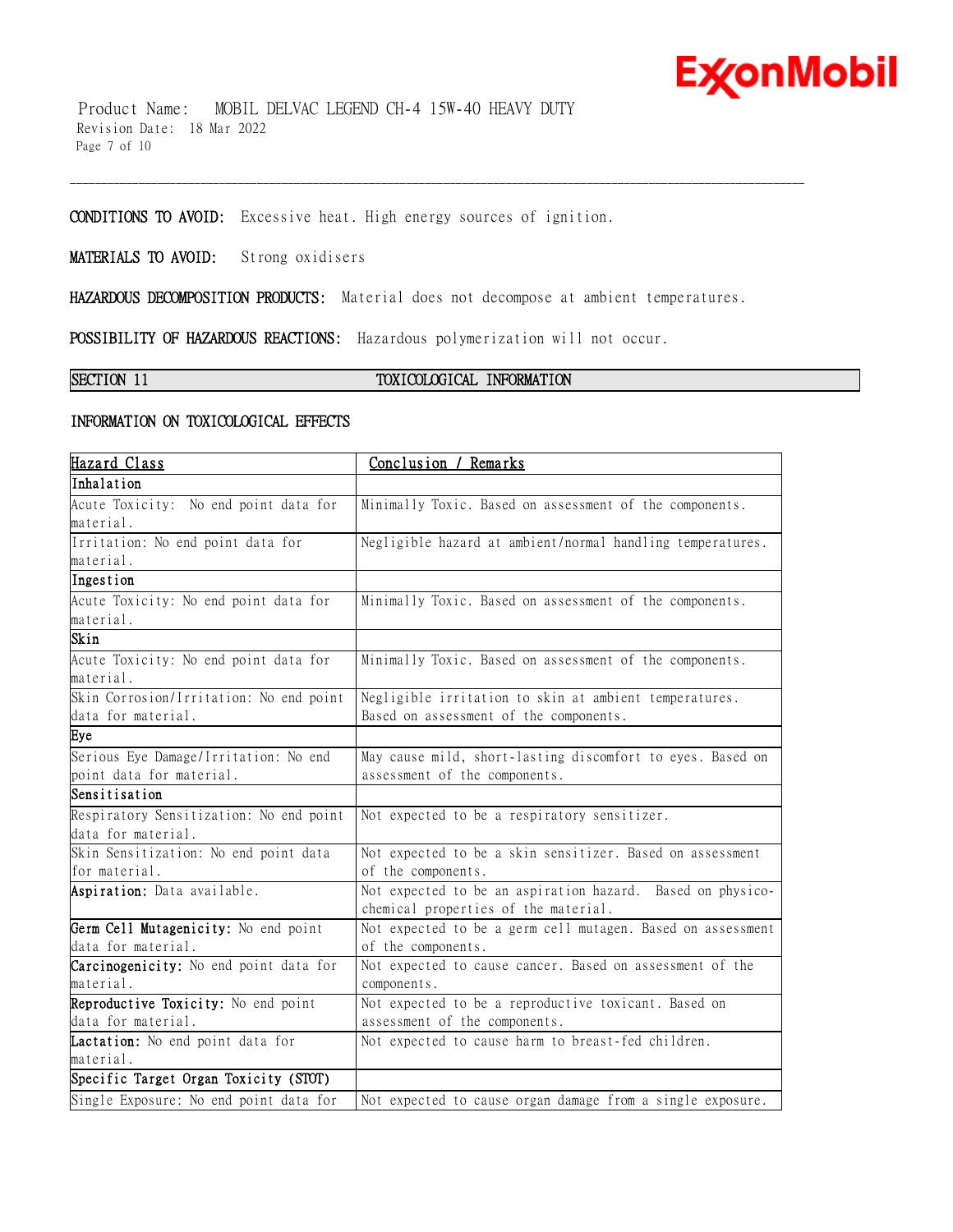# ExconMobil

 Product Name: MOBIL DELVAC LEGEND CH-4 15W-40 HEAVY DUTY Revision Date: 18 Mar 2022 Page 8 of 10

| material                             |                                                           |
|--------------------------------------|-----------------------------------------------------------|
| Repeated Exposure: No end point data | Not expected to cause organ damage from prolonged or      |
| for material.                        | repeated exposure. Based on assessment of the components. |

### **OTHER INFORMATION For the product itself:**

Diesel engine oils: Not carcinogenic in animals tests. Used and unused diesel engine oils did not produce any carcinogenic effects in chronic mouse skin painting studies. Oils that are used in gasoline engines may become hazardous and display the following properties: Carcinogenic in animal tests. Caused mutations in vitro. Possible allergen and photoallergen. Contains polycyclic aromatic compounds (PAC) from combustion products of gasoline and/or thermal degradation products.

### **Contains:**

Base oil severely refined: Not carcinogenic in animal studies. Representative material passes IP-346, Modified Ames test, and/or other screening tests. Dermal and inhalation studies showed minimal effects; lung non-specific infiltration of immune cells, oil deposition and minimal granuloma formation. Not sensitising in test animals.

### **IARC Classification: The following ingredients are cited on the lists below:** None.

|              | --REGULATORY LISTS SEARCHED- |               |
|--------------|------------------------------|---------------|
| $1 = IARC$ 1 | $2 = IARC 2A$                | $3 = IARC$ 2B |

### **SECTION 12 ECOLOGICAL INFORMATION**

The information given is based on data for the material, components of the material, or for similar materials, through the application of bridging principals.

### **ECOTOXICITY**

Material -- Not expected to be harmful to aquatic organisms.

#### **MOBILITY**

 Base oil component -- Low solubility and floats and is expected to migrate from water to the land. Expected to partition to sediment and wastewater solids.

### **PERSISTENCE AND DEGRADABILITY**

#### **Biodegradation:**

Base oil component -- Expected to be inherently biodegradable

### **BIOACCUMULATION POTENTIAL**

Base oil component -- Has the potential to bioaccumulate, however metabolism or physical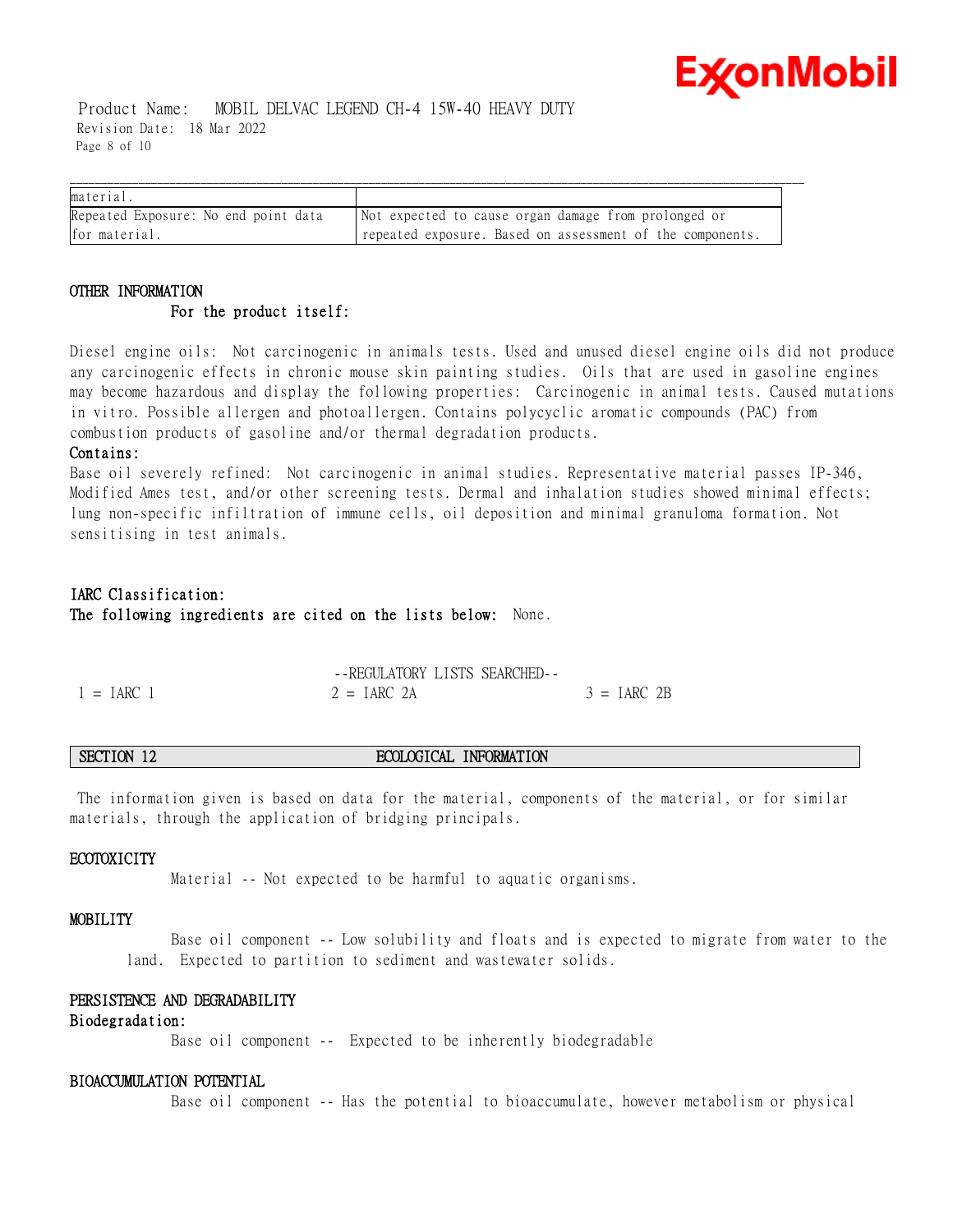

 Product Name: MOBIL DELVAC LEGEND CH-4 15W-40 HEAVY DUTY Revision Date: 18 Mar 2022 Page 9 of 10

properties may reduce the bioconcentration or limit bioavailability.

\_\_\_\_\_\_\_\_\_\_\_\_\_\_\_\_\_\_\_\_\_\_\_\_\_\_\_\_\_\_\_\_\_\_\_\_\_\_\_\_\_\_\_\_\_\_\_\_\_\_\_\_\_\_\_\_\_\_\_\_\_\_\_\_\_\_\_\_\_\_\_\_\_\_\_\_\_\_\_\_\_\_\_\_\_\_\_\_\_\_\_\_\_\_\_\_\_\_\_\_\_\_\_\_\_\_\_\_\_\_\_\_\_\_\_\_\_\_

#### **SECTION 13 DISPOSAL CONSIDERATIONS**

Disposal recommendations based on material as supplied. Disposal must be in accordance with current applicable laws and regulations, and material characteristics at time of disposal.

#### **DISPOSAL RECOMMENDATIONS**

Product is suitable for burning in an enclosed controlled burner for fuel value or disposal by supervised incineration at very high temperatures to prevent formation of undesirable combustion products.

**Empty Container Warning** Empty Container Warning (where applicable): Empty containers may contain residue and can be dangerous. Do not attempt to refill or clean containers without proper instructions. Empty drums should be completely drained and safely stored until appropriately reconditioned or disposed. Empty containers should be taken for recycling, recovery, or disposal through suitably qualified or licensed contractor and in accordance with governmental regulations. DO NOT PRESSURISE, CUT, WELD, BRAZE, SOLDER, DRILL, GRIND, OR EXPOSE SUCH CONTAINERS TO HEAT, FLAME, SPARKS, STATIC ELECTRICITY, OR OTHER SOURCES OF IGNITION. THEY MAY EXPLODE AND CAUSE INJURY OR DEATH.

**SECTION 14 TRANSPORT INFORMATION** 

**LAND (ADR)** : Not Regulated for Land Transport

**SEA (IMDG):** Not Regulated for Sea Transport according to IMDG-Code

**Marine Pollutant:** No

**AIR (IATA):** Not Regulated for Air Transport

#### **SECTION 15 REGULATORY INFORMATION**

Material is not hazardous according to UN GHS Revision 4 Criteria.

### **REGULATORY STATUS AND APPLICABLE LAWS AND REGULATIONS**

**Listed or exempt from listing/notification on the following chemical inventories :** AIIC, DSL, ENCS, IECSC, ISHL, KECI, PICCS, TCSI, TSCA